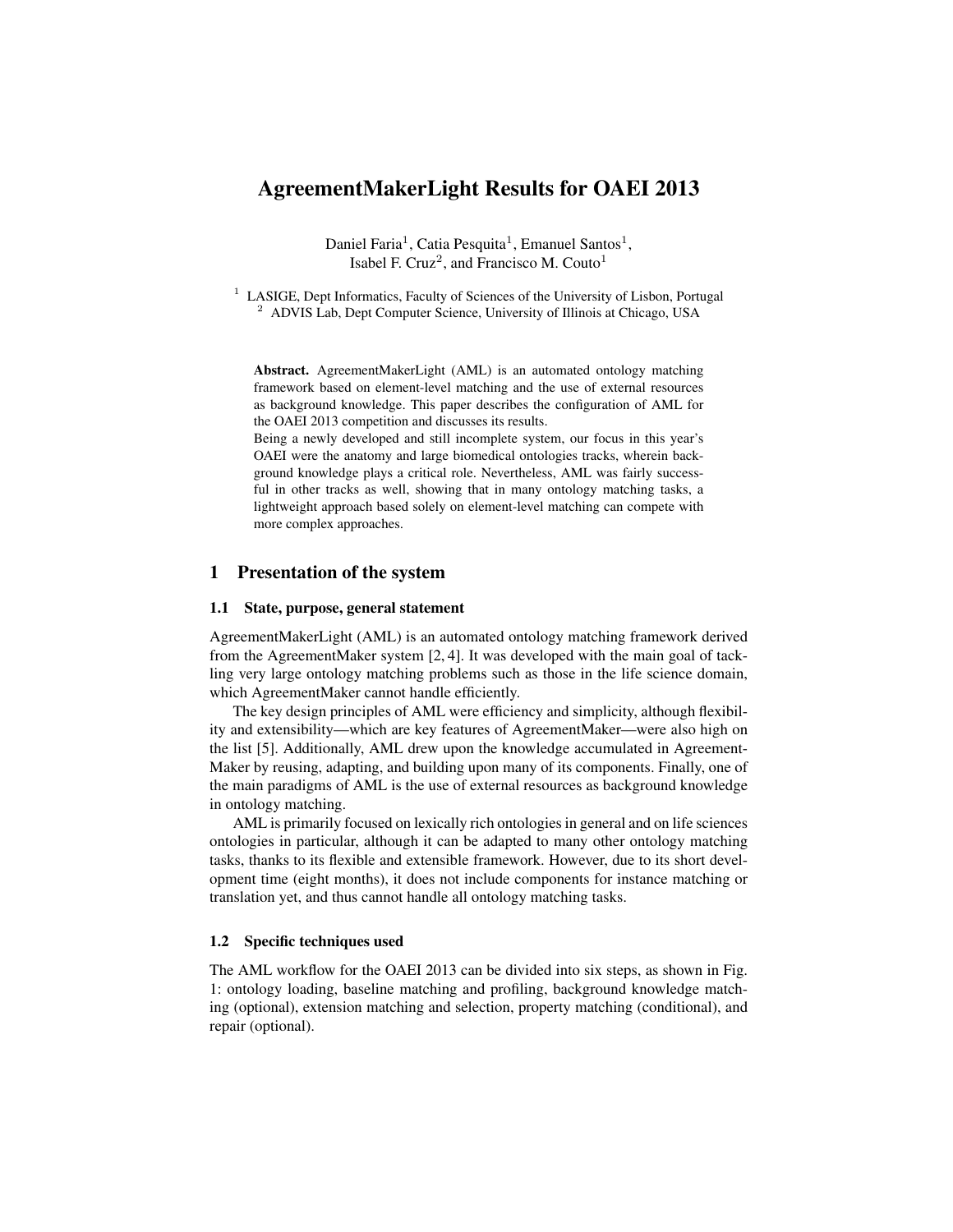

Fig. 1. The AgreementMakerLight Workflow for the OAEI 2013.

Ontology Loading In the ontology loading step, AML reads and processes each of the input ontologies and stores the information necessary for the subsequent steps in its own data structures.

First, AML reads the localName, labels and synonym properties of all classes, normalizes them, and enters them into the *Lexicon* [5] of that ontology. Then, it derives new synonyms for each name in the *Lexicon* by removing leading and trailing stop words [8], and by removing name sections within parenthesis. After class names, AML reads the class-subclass relationships and the disjoint clauses and stores them in the *RelationshipMap* [5]. Finally, AML reads the name, type, domain, and range of each property and stores them in the *PropertyList*.

Note that AML currently does not store or use comments, definitions, or instances.

Baseline Matching and Profiling In the baseline matching and profiling step, AML employs an efficient weighted string-equivalence algorithm, the *Lexical Matcher* [5], to obtain a baseline class alignment between the input ontologies. Then, AML profiles the matching problem by assessing the size (i.e., number of classes) of the input ontologies, the cardinality of the baseline alignment, and the property/class ratio.

Regarding size, AML divides matching problems into three size categories (small, medium or large), which will affect decisions and thresholds during the background knowledge matching and the extension matching and selection steps.

Regarding cardinality, AML also considers three categories (near-one, medium and high), which will determine how selection is performed during the extension matching and selection step.

As for the property/class ratio, it determines whether AML will match properties during the property matching step.

Background Knowledge Matching For the OAEI 2013, AML employs three sources of background knowledge: Uberon [6], UMLS [1] and WordNet [10]. When using background knowledge, AML tests how well each source fits the matching problem by comparing the coverage of its alignment with the coverage of the baseline alignment.

The *Uberon Matcher* uses the Uberon ontology (in OWL) and a table of pre-processed Uberon cross-references (in a text file). Each input ontology is matched both against the Uberon ontology using the *Lexical Matcher* and directly against the cross-reference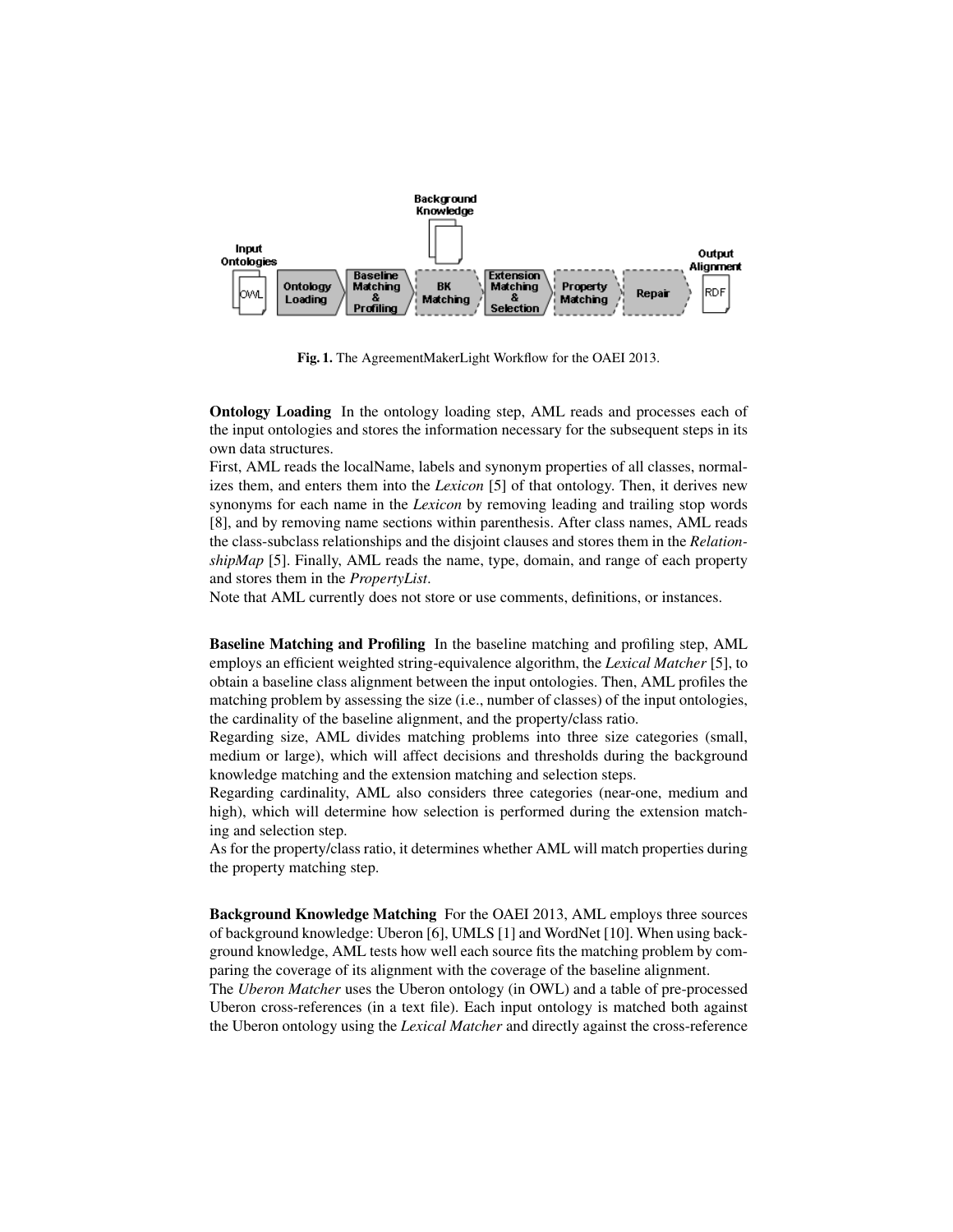table, and AML determines which form of matching is best (giving priority to the crossreferences, since they are more reliable). When Uberon is a good fit for the matching problem, it is selected as the only source of background knowledge and is used to extend the *Lexicons* of the input ontologies [8]. When it is a reasonable fit, its alignment is merged with the baseline alignment.

The *UMLS Matcher* uses a pre-processed version of the MRCONSO table from the UMLS Metathesaurus (in a text file). Each input ontology is matched against the whole UMLS table, then AML decides whether to use a single UMLS source (by comparing the coverage of all sources) or the whole table. When UMLS is a good fit for the matching problem, its alignment is used exclusively, and the extension matching and selection step is skipped. Otherwise, if it is a reasonable fit, its alignment is merged with the baseline alignment.

The *WordNet Matcher* queries the WordNet database for synonyms of each name in the *Lexicons* of the input ontologies, using the Jaws API CITATION. These synonyms are used to create temporary extended *Lexicons*, which are matched with the *Lexical Matcher*. Because WordNet is prone to induce errors, AML uses it only to extend the baseline alignment, meaning that it matches only previously unmatched classes.

Extension Matching and Selection The extension matching and selection step comprises two matching sub-steps that alternate with two selection sub-steps. First, AML employs a word-based similarity algorithm, the *Word Matcher* [5], to extend the current alignment globally, followed by a selection algorithm to reduce the alignment to the desired cardinality. Then AML employs the *Parametric String Matcher* [5], which implements the *Isub* string similarity metric [11], to extend the resulting alignment locally (i.e., by matching the children, parents and siblings of already matched class pairs). This is followed by a final selection sub-step.

When the matching problem is profiled as 'large', the *Word Matcher* is skipped because it is too memory intensive to be used globally, and its local use is subsumed by that of the *Parametric String Matcher* [3].

In the interactive matching track, AML employs an interactive selection algorithm, which asks the user for feedback about mappings in case of conflict or below a given similarity threshold, until a given number of negative answers is reached.

Property Matching In the property matching step, AML matches the ontology properties. AML compares the properties' types, domains and ranges, looking for mappings in the class alignment when the domains/ranges are classes. Then, if the properties have attributes in common, AML measures the word-based similarity between their names (as per the *Word Matcher* [5]), employing also WordNet when background knowledge is turned on.

Repair In the repair step, AML employs a heuristic repair algorithm [9] to ensure that the final alignment is coherent with regard to disjoint clauses. The repair algorithm was used by default in all OAEI tracks, except for the Large Biomedical Ontologies track where we ran AML both with and without repair.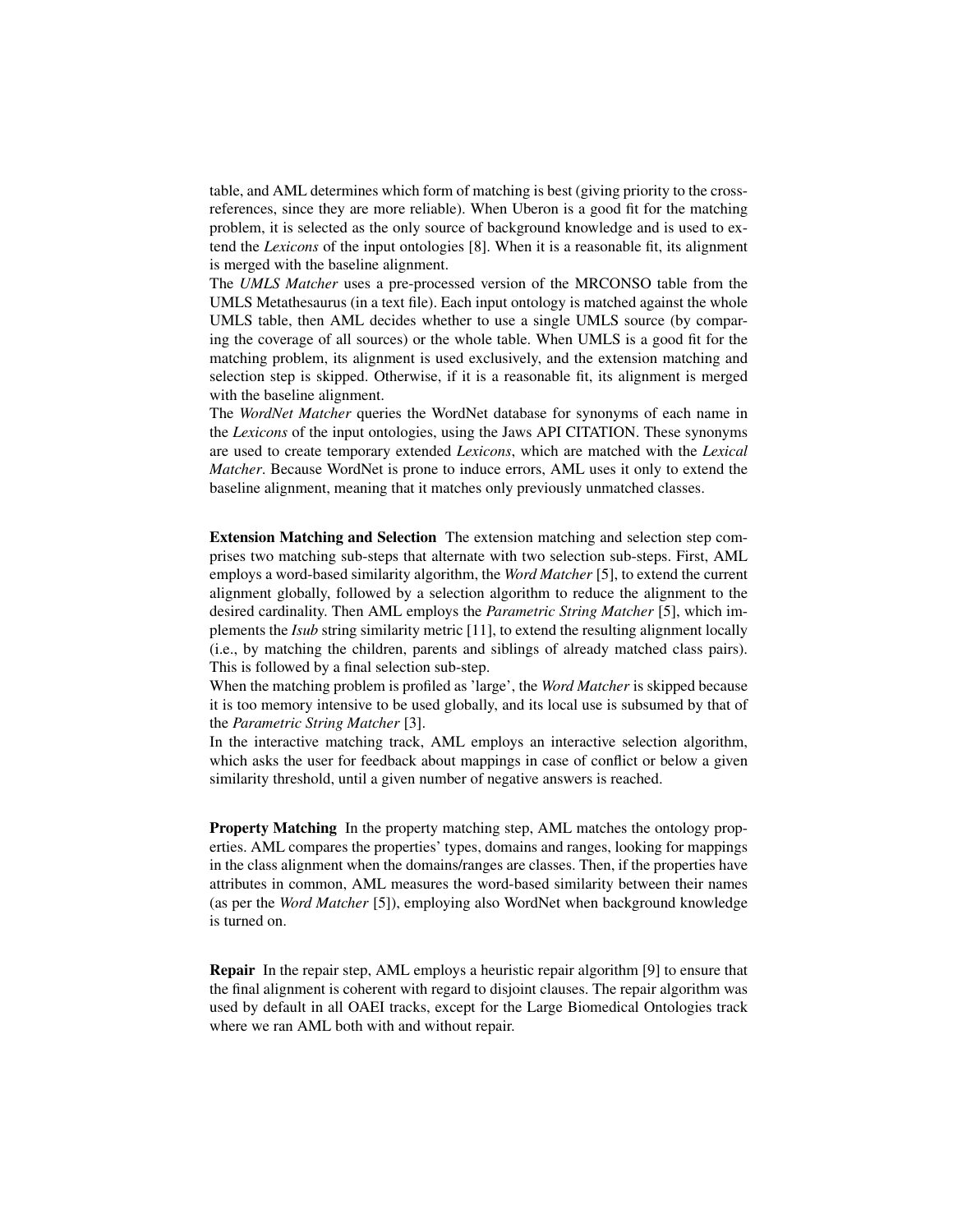## 1.3 Link to the system and parameters file

The AML system and the alignments it produced for the OAEI 2013 are available at the SOMER project page (http://somer.fc.ul.pt/).

## 2 Results

### 2.1 Benchmark

AML had a very high precision (100%) but a fairly low recall (40%) in the Benchmark track, returning empty alignments in several of the tests. This is a consequence of AML's simple framework, which is exclusively based on element-level matching and does not handle instances. Nevertheless, it was interesting to note that AML had the highest F-measure/time ratio, which attests to its efficiency.

### 2.2 Anatomy

The AML Anatomy results are shown in Table 1. AML ran in this track both with and without background knowledge (AML-BK and AML respectively). In the case of this track, AML-BK selects Uberon exclusively as the source of background knowledge, and uses it for *Lexicon* extension. Thus, the only difference between AML and AML-BK is that the latter has *Lexicons* enriched with Uberon synonyms.

| Configuration Precision Recall F-Measure Recall+ |             |            |       |           |
|--------------------------------------------------|-------------|------------|-------|-----------|
| AML                                              | 95.4% 82.7% |            | 88.6% | $154.5\%$ |
| AML-BK                                           | 95.4%       | $ 92.9\% $ | 94.2% | 81.7%     |

Table 1. AgreementMakerLight results in the Anatomy track.

The results of AML-BK were very good, with a fairly high precision, and the highest recall, F-measure and recall+ in this year's evaluation. However, the AML results without background knowledge were also good, ranking fourth overall in F-measure, and second if we exclude the systems using Uberon. In fact, we believe that the AML results are near-optimal for a strategy based solely on element-level matching, and that background knowledge is required to obtain substantial improvements. The impact and quality of the Uberon cross-references is clear when we note that AML-BK gained 10% recall over AML without any loss in precision. Finally, it is also noteworthy that AML was one of only two systems to produce coherent alignments.

## 2.3 Conference

The AML Conference results with reference alignment 1 are shown in Table 2 (the results with reference alignment 2 are slightly worst for all systems, but do not affect their ranking). AML ran in this track with and without background knowledge, with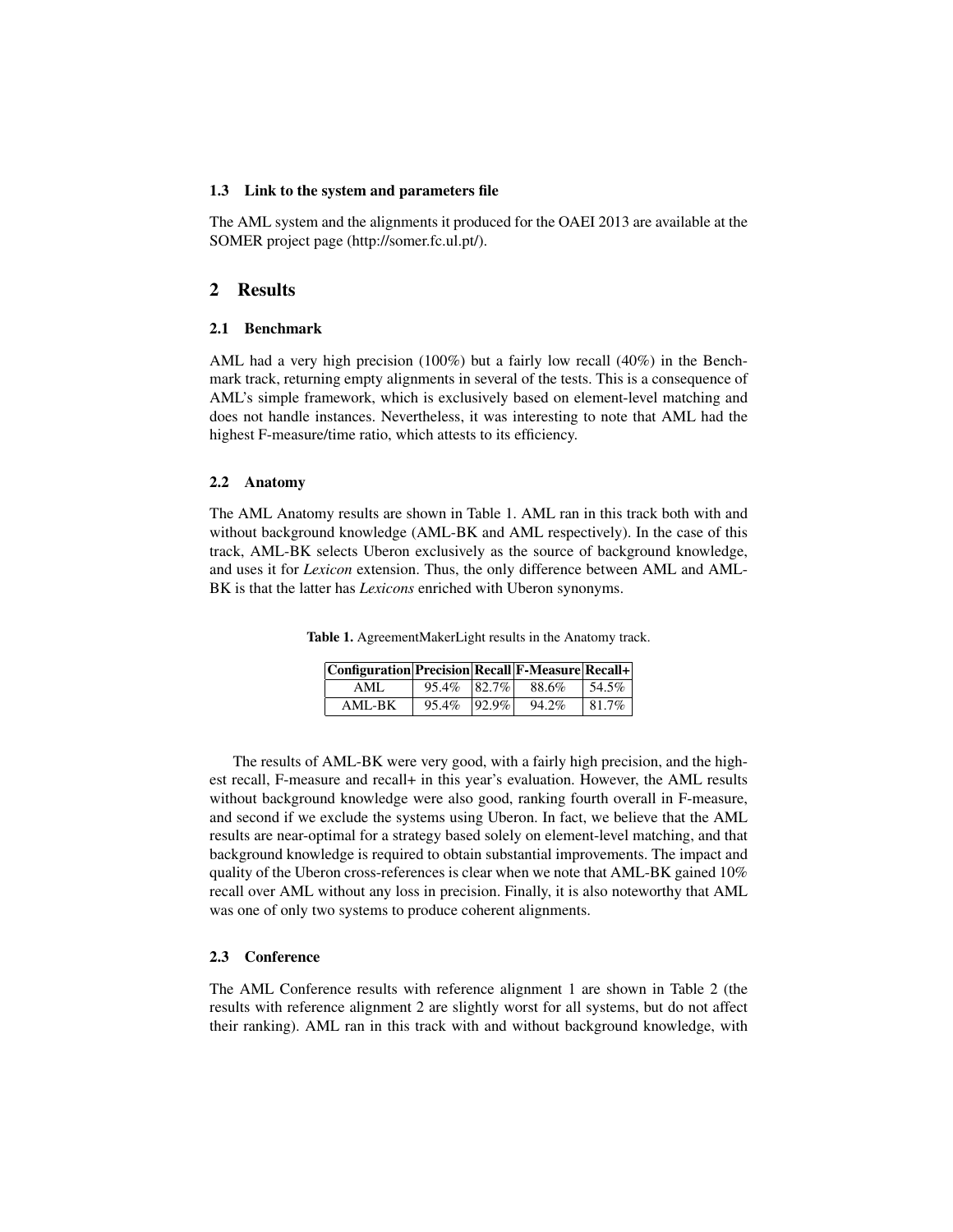| Table 2. AgreementMakerLight results in the Conference track with reference alignment 1. |  |  |
|------------------------------------------------------------------------------------------|--|--|
|------------------------------------------------------------------------------------------|--|--|

| <b>Configuration Precision Recall F-Measure</b> |     |     |     |
|-------------------------------------------------|-----|-----|-----|
| AML.                                            | 87% | 56% | 68% |
| AML-BK                                          | 87% | 58% | 70% |

AML-BK using WordNet as the only source of background knowledge (to match both classes and properties).

The results of both AML-BK and AML were good, having the highest precision of this year's evaluation and ranking second and tied for third in terms of F-measure, respectively. An important part of the success of AML in this task was the property matching algorithm, which found 9 and 11 property mappings with 100% precision, with and without background knowledge respectively.

## 2.4 Multifarm

As we expected, the performance of AML in the Multifarm track was poor, with Fmeasures of only 4% and 3% when comparing different ontologies and the same ontologies respectively. Participation in this track was beyond our scope, as AML does not handle translations or employ structural-level matching, which are essential for success in this track.

### 2.5 Library

The results of AML in the Library track were reasonable, as it ranked 4th in terms of F-measure (with 73%) and had the second highest recall of this year's OAEI (87.7%). Nevertheless, there is clearly room for improvement regarding precision, which was significantly lower than that of other top systems (62.5%) likely due to the fact that AML does not take the language of labels into account. Indeed, the results of AML were very similar to the MatcherAllLabels benchmark.

#### 2.6 Interactive Matching

The AML Interactive Matching results are shown in Table 3. AML ran with the same configurations used in the Conference track, except that in this track the selection algorithm employed is interactive, rather than automatic.

| Configuration Precision Recall F-Measure Interactions |       |            |       |     |
|-------------------------------------------------------|-------|------------|-------|-----|
| AML.                                                  | 91%   | $ 60.7\% $ | 71.5% | 138 |
| AML-BK                                                | 91.2% | $ 62.7\% $ | 73%   | 140 |

Table 3. AgreementMakerLight results in the Interactive Matching track.

The results show that AML's interactive selection algorithm was effective, gaining both precision and recall in comparison with the conference results. Nevertheless, this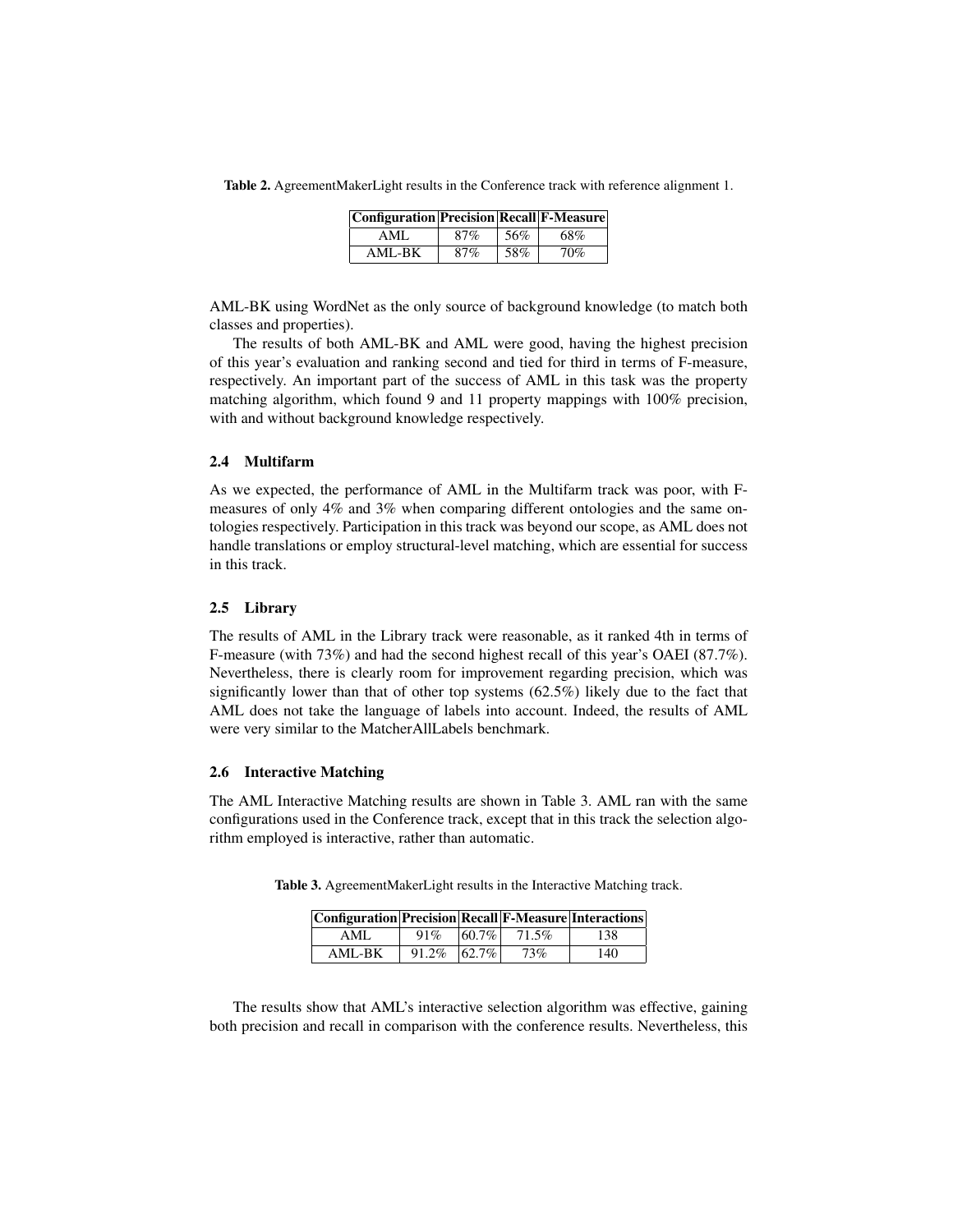algorithm is far from optimized, and it should be possible to reduce the number of user interactions without sacrificing F-measure.

### 2.7 Large Biomedical Ontologies

The AML Large Biomedical Ontologies results are shown in Table 4. AML ran in this track with six different configurations: without background knowledge (AML); with background knowledge (AML-BK); with specialized background knowledge (AML-SBK); and in all three cases with (-R) and without repair. AML-BK selects Uberon in all six tasks of this track (although never for *Lexicon* extension) and selects WordNet only in the SNOMED-NCI small task. AML-SBK is given access to UMLS, and selects it exclusively for all six tasks.

Our goals in testing all these configurations were: to assess the impact of using domain background knowledge both unrelated (Uberon) and directly related (UMLS) to the reference alignments; to assess the effect of using repair on the quality of the results; and to contribute to improve the quality of the reference alignments.

Table 4. Summary AgreementMakerLight results in the Large Biomedical Ontologies track.

| <b>Configuration Precision Recall F-Measure Incoherence</b> |       |            |       |        |
|-------------------------------------------------------------|-------|------------|-------|--------|
| AML                                                         | 92.6% | 68.3%      | 78.3% | 43.1%  |
| $AML-R$                                                     | 93.9% | $66.6\%$   | 77.6% | 0.028% |
| AML-BK                                                      | 90.8% | 70.9%      | 79.2% | 44.2%  |
| AML-BK-R                                                    | 92.1% | 69.2%      | 78.5% | 0.027% |
| <b>AML-SBK</b>                                              | 96.2% | $ 96.1\% $ | 96.2% | 55%    |
| AML-SBK-R                                                   | 97.6% | 92.5%      | 95%   | 0.015% |

The results of AML-SBK were very good, with a marked advantage over all other systems in this year's evaluation. This is unsurprising given that AML-SBK derived its alignments from UMLS using an automatic strategy that is likely analogous to that used to build the reference alignments in the first place. This evidently gives AML-SBK an advantage over systems that do not use UMLS. Note, however, that the strategy employed by AML is a general-purpose strategy for reusing preexisting mappings and cross-references, which is used for both UMLS and Uberon. The only issue is that the reference alignments were also automatically derived from UMLS, which makes the evaluation of AML-SBK positively biased.

The results of AML-BK were also good, ranking second overall in recall and F-measure if we exclude the systems that used UMLS. However, in this case the evaluation of AML-BK is negatively biased by the reference alignments. The reason for this is that AML-BK uses Uberon, and many of the mappings derived from Uberon are not present in UMLS despite being correct. This is particularly evident in the FMA-NCI matching problem with whole ontologies, where the contribution of Uberon (based on crossreferences which are manually curated) was approximately neutral, decreasing the precision as substantially as it increased the recall (in relation to AML). Perhaps extending the reference alignments by compiling mappings from multiple reliable data sources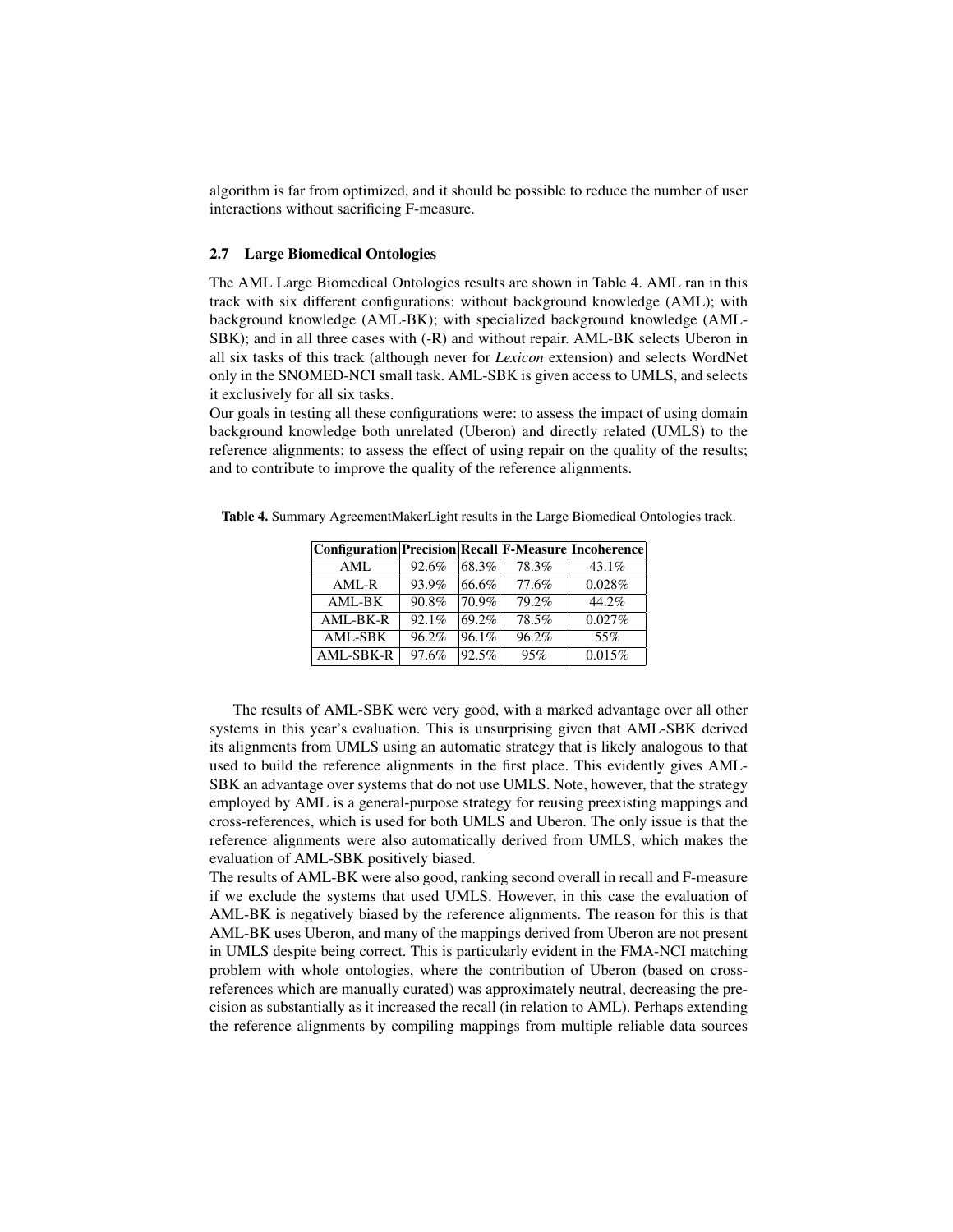such as Uberon could enable a fairer evaluation of the systems competing in this track, and make the tasks less trivial for systems using background knowledge.

The use of repair led to clearly more coherent alignments, as all AML configurations with repair obtained very low degrees of unsatisfiability. However, in terms of quality of the results, the use of repair led to a minor increase in F-measure in some cases, but a substantial decrease in others, and thus had a negative effect overall. This is tied to yet another bias in the reference alignments, caused by the fact that they were automatically repaired [7]. Employing a repair strategy that differs from that used to build the reference alignments can be more penalizing than not doing any repair at all, since for each different decision a repair algorithm makes, it will remove a "correct" mapping and keep an "incorrect" one, whereas without repair we would only have the latter. The problem is that such decisions are essentially arbitrary regarding correctness.

## 3 General comments

#### 3.1 Comments on the results

On the whole, the results of AML (without background knowledge) were interesting, and show that, for many ontology matching tasks, a lightweight approach based solely on element-level matching can compete with more complex approaches. It is worth highlighting that AML was among the quickest systems in all tracks, and thus had a consistently high F-measure/time ratio in all tracks except for Multifarm. However, the results in the Multifarm track, and to a lesser degree those in the Benchmark track, remind us that AML is still a system in development.

The results of AML-BK (and SBK) show that using suitable background knowledge is critical in specialized domains such as the biomedical, but can be advantageous even for more typical matching problems (such as those in the Conference track).

#### 3.2 Discussions on the way to improve the proposed system

Implementing efficient and effective structural-level matching algorithms will be critical to improve the performance of AML overall. Language handling and translation will also be important to expand the scope of AML, and allow it to tackle tasks such as those in the Multifarm track. Finally, the inclusion of more sources of background knowledge will undoubtedly contribute to improve the performance of AML in tasks beyond the biomedical domain.

## 4 Conclusion

The participation of AML in the OAEI 2013 was a success overall, with very good results in the Anatomy, Conference, Interactive Matching and Biomedical Ontologies tracks, and reasonable results in the Library track. These results validate the background knowledge paradigm of AML, and demonstrate the effectiveness of a lightweight ontology matching strategy based solely on element-level matching. Nevertheless, it is also